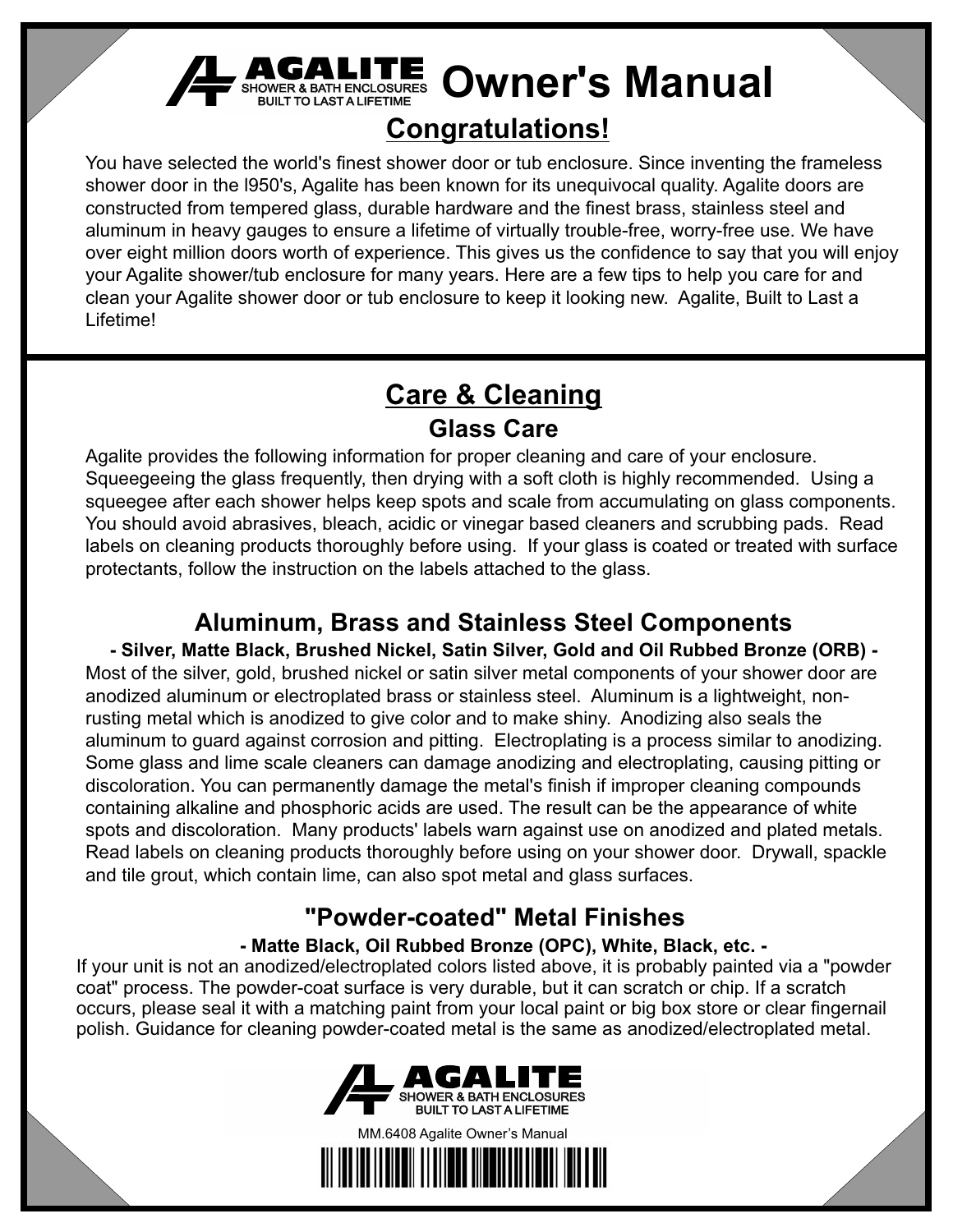### **READ ENTIRE MANUAL BEFORE INSTALLATION AND OPERATION**

Warnings and General Shower Door Information **SAFETY WARNINGS: HEAVY CAUTION SHARP GLASS FRAGILE CAUTION EYE PROTECTION REQUIRED EYEWARE**

**READ AND FOLLOW INSTRUCTIONS:** Failure to follow all instructions, warnings and guidelines may result in serious injury or death, may cause water damage, and will void the terms of your warranty.

### **General Safety and Installation Policies**

#### **Before Installation:**

- Proper Size: Ensure the enclosure is the proper size for your opening prior to beginning installation.
- **Safe Installation:** Some units may require two or more people to safely install the enclosure properly.
- Packaging: It is recommended to retain all packaging and other materials until installation is complete in the event of a return.
- **Inspect:** Installer should inventory all parts or components and inspect them for damage prior to beginning installation.
- **Sharp Edges:** Exposed ends of aluminum and other hard components can be rough, sharp or jagged due to the processes of cutting, drilling, notching, etc. Sharp ends must be deburred, smoothed or rounded by the installer before installation.

**- Safety equipment and tools:** Have all necessary safety equipment (glasses and gloves) and proper tools for the installation. The installer is responsible for determining the correct drill bit(s) for the installation.

**- New Tile:** We recommend that you allow at least 2 days (48 hours) for the tile cement and grout to dry before installing enclosure.

#### **During Installation**



**- Proper backing:** Shower doors are heavy. Therefore, glazing channels, fillers, hinges and headers blocks (structural components) should be secured to studs or solid backing beneath the tile or decorative substrate. Fasteners should screw directly into the backing. Wall anchors are provided primarily to separate screws from tile to reduce the possibility of cracking.

**- Tempered glass:** Glass can break. Shower door panels are tempered to ASTM C1048 specifications as required by building codes. Glass is tempered to greatly increase its strength and to make it fragment into smaller and lighter pieces reducing the possibility of injury in the event that the glass does break. Tempered glass will break and may cause bodily injury if you attempt to cut, drill, mill or alter it in any way. Care must be taken when handling tempered glass. Pay special attention to protect all edges of the glass from contact with hard surfaces.

**- Horizontal surfaces and installation holes:** Avoid drilling into the horizontal surfaces of tubs or showers unless it is required for the structural integrity of the unit. If you drill into horizontal surfaces, always generously caulk the holes, anchors, screws and on top of the screw head. If this is not done, or is done improperly, water damage can occur under the tile or substrate.

**- Weep holes in horizontal channels:** Drilling 3/8" weep holes on the inside of horizontal channels is recommended to allow any moisture build-up inside a channel to exit the channel. Due to varying installation conditions and installer's/owner's personal preference, however, we do not drill them in the factory.

**- Sliding and swinging glass doors**: A door may be improperly installed if it hits or scrapes against bathroom obstructions (toilets or cabinets) or any metal or glass components of the shower door itself. This could lead to glass breakage or serious injury. The installer must correct the deficiencies before allowing the door to be used.

**- Surface conditions:** Most shower door designs allow for out-of-square or unlevel installation. Generally, any outage more than 3/8" that was not identified during the ordering process is outside of these allowances and can result in an improper installation.

#### **Caulking/Siliconing the Unit:**

Always clean all contact surfaces before caulking and use a high grade 100% silicone for best results.

After installation, at a minimum, caulk the entire outside perimeter of the unit where the unit touches walls, sills, and step-ups, etc. Also caulk any vertical joints between metal components where water build-up inside of the channels could leak out.

#### **After Installation:**

**- Curing times:** Adhere to manufacturers' recommended curing times for VHB tapes, silicones and any other adhesives, coatings or chemicals used during installation. Unless otherwise stated, it is recommended to wait 72 hours before using the enclosure. **- Normal wear and tear:** Although these enclosures are designed to last for years, certain items (such as the polycarbonate seals and door sweeps) may need to be replaced as they show signs of aging and wear.

### **General Disclaimers**

**- Shower Doors are not watertight:** Consumers should understand that a shower door is not watertight. The amount of water that can escape your shower can vary greatly based on shower/tub size, configuration of shower head(s), type of thresholds and drains and by the type of shower door itself. Heavy glass units with no or limited vinyl seals, for example, can allow water to escape under normal conditions. Doors with more metal and seals generally provide more water protection. Excessive water pressure or directing shower heads or hand held sprays directly at doors or joints is not a normal shower conditions and can result in leaks.

**- Towel bars, handles and accessories** are in no way considered to be grab bars or other bracing or fall prevention mechanisms. The intent of these accessories is to facilitate proper operation or enhance the esthetics and functionality of the unit.

### **Installation Instructions**

Refer to your installation instructions provided with your unit for proper installation. If a copy of the installation manual was not included, you can download one on the RESOURCES page of our website.

#### **Questions or Comments:** 1-800-552-2227